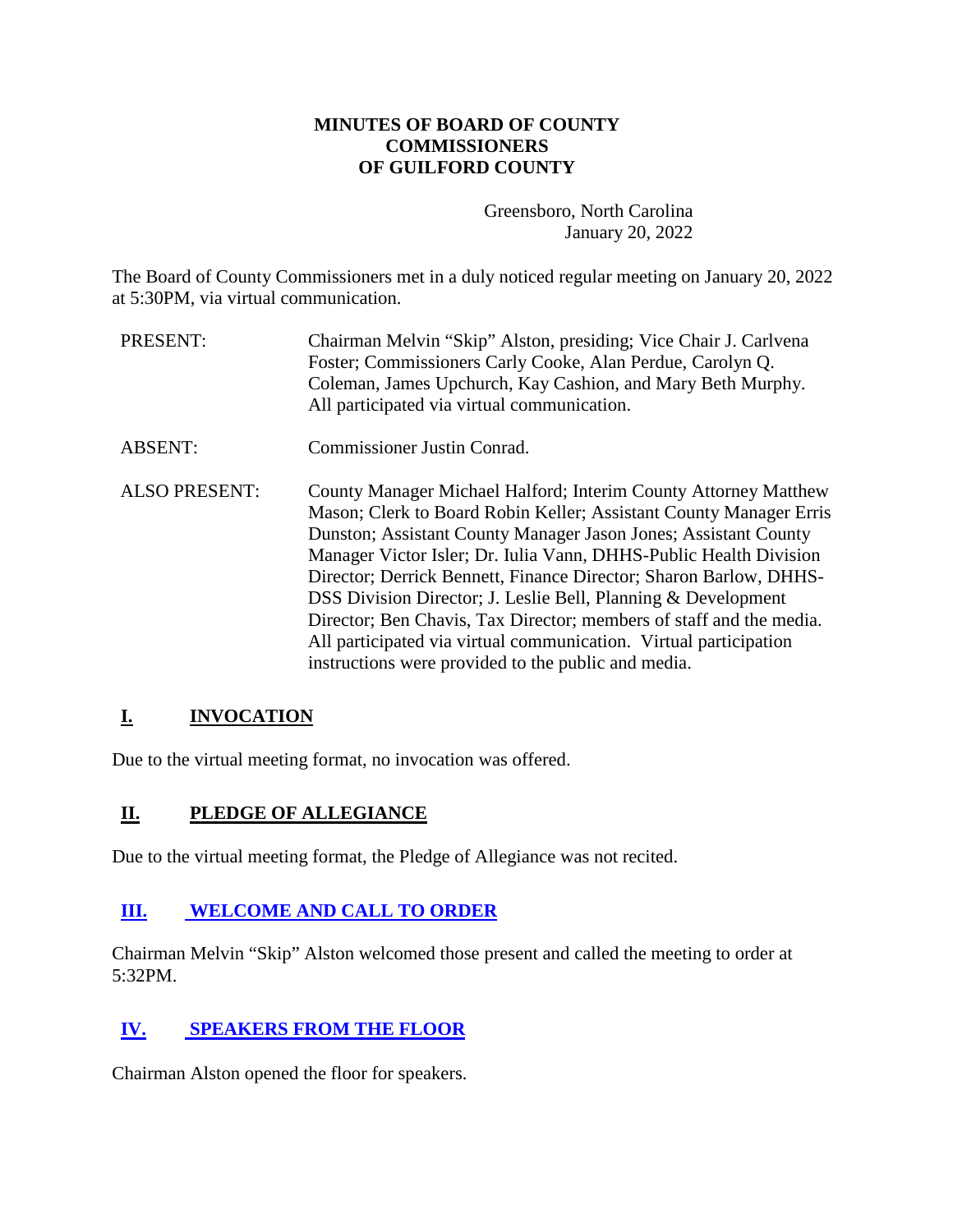1. Bronni VanDerwerker expressed her dissatisfaction with the Board of Health mask mandate.

2. Chrissy Smith shared her concerns with the County Commissioners' recent pay increase and expressed her dissatisfaction with the Board of Health mask mandate.

3. Kathy Kirkpatrick thanked the commissioners for reinstating the Board of Health mask mandate. She expressed concerns with Commissioner Upchurch's recent political decisions.

4. Nicole Quick thanked the commissioners for reinstating the Board of Health mask mandate and prioritizing the health and safety of our citizens. She expressed her concerns with Commissioner Upchurch's recent political decisions.

# **[V.](http://guilford.granicus.com/wordlinkreceiver.php?clip_id=323ae847-7abf-11ec-b1e1-0050569183fa&meta_id=336adbeb-7abf-11ec-b1e1-0050569183fa&time=747) [CONSENT AGENDA](http://guilford.granicus.com/wordlinkreceiver.php?clip_id=323ae847-7abf-11ec-b1e1-0050569183fa&meta_id=336adbeb-7abf-11ec-b1e1-0050569183fa&time=747)**

Chairman Alston questioned if any commissioners had items they would like pulled from the consent agenda.

Commissioner Kay Cashion requested consent agenda item A.3. pulled for further consideration.

**Motion was made by Vice J. Carlvena Foster, and seconded by Commissioner Kay Cashion, to adopt the consent agenda.**

| VOTE:          | <b>Motion carried 8 - 0</b>                                         |
|----------------|---------------------------------------------------------------------|
| AYES:          | Melvin "Skip" Alston, J. Carlvena Foster, Carly Cooke, Alan Perdue, |
|                | Carolyn Q. Coleman, James Upchurch, Kay Cashion, Mary Beth          |
|                | <b>Murphy</b>                                                       |
| <b>NOES:</b>   | <b>None</b>                                                         |
| <b>ABSENT:</b> | <b>Justin Conrad</b>                                                |

## **A. BUDGET AMENDMENTS**

### 1. 2022-115 DHHS - DIVISION OF SOCIAL SERVICES PANDEMIC LOW INCOME ENERGY ASSISTANCE PROGRAM (LIEAP)

Approve an increase in Federal/State funds by \$3,953,274 and increase the FY 2021-22 Health and Human Services (Social Services) budget by the same amount to reflect additional funding authorization for the DHHS-Division of Social Services for Pandemic LIEAP program during FY 2021-22.

[Legislation Text](https://guilford.legistar1.com/daystar.legistar6.sdk.ws/ViewReport.ashx?M=R&From=Granicus&GovernmentGUID=GLFD&N=TextL5&ID=4781&GUID=LATEST&Extra=L5&Title=Legislation+Text&ver=1642694364)

[Pandemic LIEAP funding authorization 12.21.2021](https://guilford.legistar1.com/daystar.legistar6.sdk.ws/View.ashx?M=F&GovernmentGUID=GLFD&LogicalFileName=8bc4c3d4-2c18-4b36-8348-d67ccabb7696.xlsx&From=Granicus)

[DCDL\\_ Pandemic LIEAP 12.21.2021](https://guilford.legistar1.com/daystar.legistar6.sdk.ws/View.ashx?M=F&GovernmentGUID=GLFD&LogicalFileName=7006d730-d282-4a99-a6da-7009c1e43343.pdf&From=Granicus)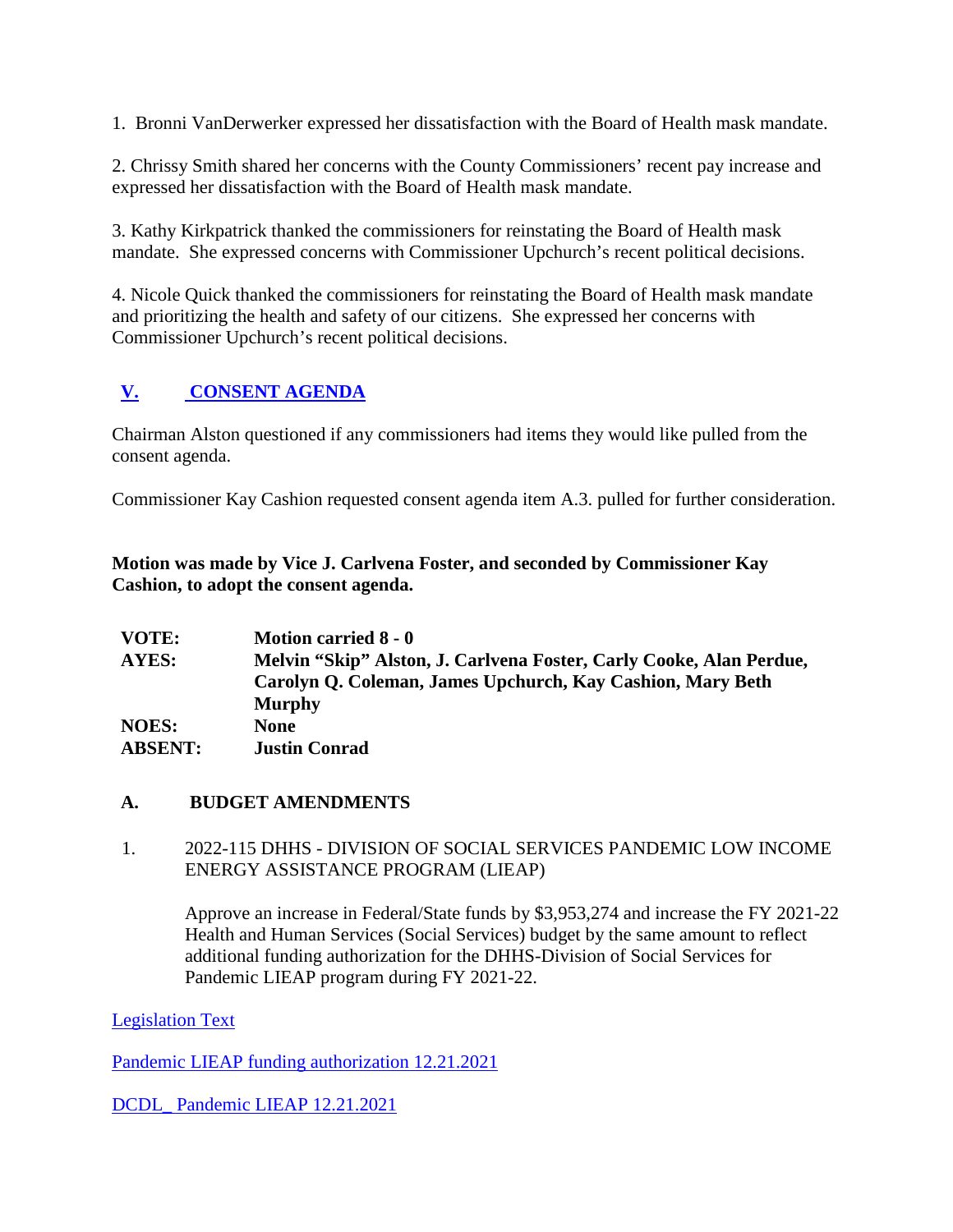2. 2022-116 DHHS - DIVISION OF SOCIAL SERVICES LOW INCOME ENERGY ASSISTANCE PROGRAM (LIEAP)

Approve an increase in Federal/State funds by \$537,546 and increase the FY 2021-22 Health and Human Services (Social Services) budget by the same amount to reflect additional funding authorization for the DHHS-Division of Social Services for Low-Income Energy Assistance Program (LIEAP) program during FY 2021-22.

[Legislation Text](https://guilford.legistar1.com/daystar.legistar6.sdk.ws/ViewReport.ashx?M=R&From=Granicus&GovernmentGUID=GLFD&N=TextL5&ID=4782&GUID=LATEST&Extra=L5&Title=Legislation+Text&ver=1642694364)

[LIHEAP & CIP Admin 2022 \(1\)](https://guilford.legistar1.com/daystar.legistar6.sdk.ws/View.ashx?M=F&GovernmentGUID=GLFD&LogicalFileName=f44eb9d2-1bb5-4cd9-bf3e-ef4d204a7463.xls&From=Granicus)

[LIEAP SFY 2021-22\\_0](https://guilford.legistar1.com/daystar.legistar6.sdk.ws/View.ashx?M=F&GovernmentGUID=GLFD&LogicalFileName=4b8a5598-3eb7-446b-b8b2-bb28f06ff706.xls&From=Granicus)

#### *Removed from Consent Agenda*

## *3. 2022-121 APPROVE RECEIPT OF DONATIONS TO GUILFORD COUNTY ANIMAL SHELTER*

*Approve receipt of an anonymous donation in the amount of \$14,696.89, and an additional donation in the amount of \$10,000 to the General Fund, Miscellaneous Revenues, and increase the FY 2021-22 Animal Shelter budget by the same amount.*

*[Legislation Text](https://guilford.legistar1.com/daystar.legistar6.sdk.ws/ViewReport.ashx?M=R&From=Granicus&GovernmentGUID=GLFD&N=TextL5&ID=4787&GUID=LATEST&Extra=L5&Title=Legislation+Text&ver=1642694364)*

#### **B. CONTRACTS**

1. 2022-118 REQUEST A REFUND OF EXCISE TAX FOR LAW FIRM CAROLINAS

Approve the refund of \$1,405.00 to Law Firm Carolinas for payment of excise tax per N.C. Gen. Stat. 105-228.37.

[Legislation Text](https://guilford.legistar1.com/daystar.legistar6.sdk.ws/ViewReport.ashx?M=R&From=Granicus&GovernmentGUID=GLFD&N=TextL5&ID=4784&GUID=LATEST&Extra=L5&Title=Legislation+Text&ver=1642694364)

[Deed BK 8500 PG 1806](https://guilford.legistar1.com/daystar.legistar6.sdk.ws/View.ashx?M=F&GovernmentGUID=GLFD&LogicalFileName=975f3dc0-60eb-4852-81ec-ea46883c1f65.pdf&From=Granicus)

[Law Firm Carolina Request](https://guilford.legistar1.com/daystar.legistar6.sdk.ws/View.ashx?M=F&GovernmentGUID=GLFD&LogicalFileName=6f17bd44-90bc-41ba-a0c6-0ba1ae7cfdd8.pdf&From=Granicus)

[NCgS 105-228.37](https://guilford.legistar1.com/daystar.legistar6.sdk.ws/View.ashx?M=F&GovernmentGUID=GLFD&LogicalFileName=82f8c651-6afc-40e6-a26a-28df3cee2e03.pdf&From=Granicus)

[Affidavit of Correction](https://guilford.legistar1.com/daystar.legistar6.sdk.ws/View.ashx?M=F&GovernmentGUID=GLFD&LogicalFileName=cb0c29b9-b262-413b-b8d2-1873647be09f.pdf&From=Granicus)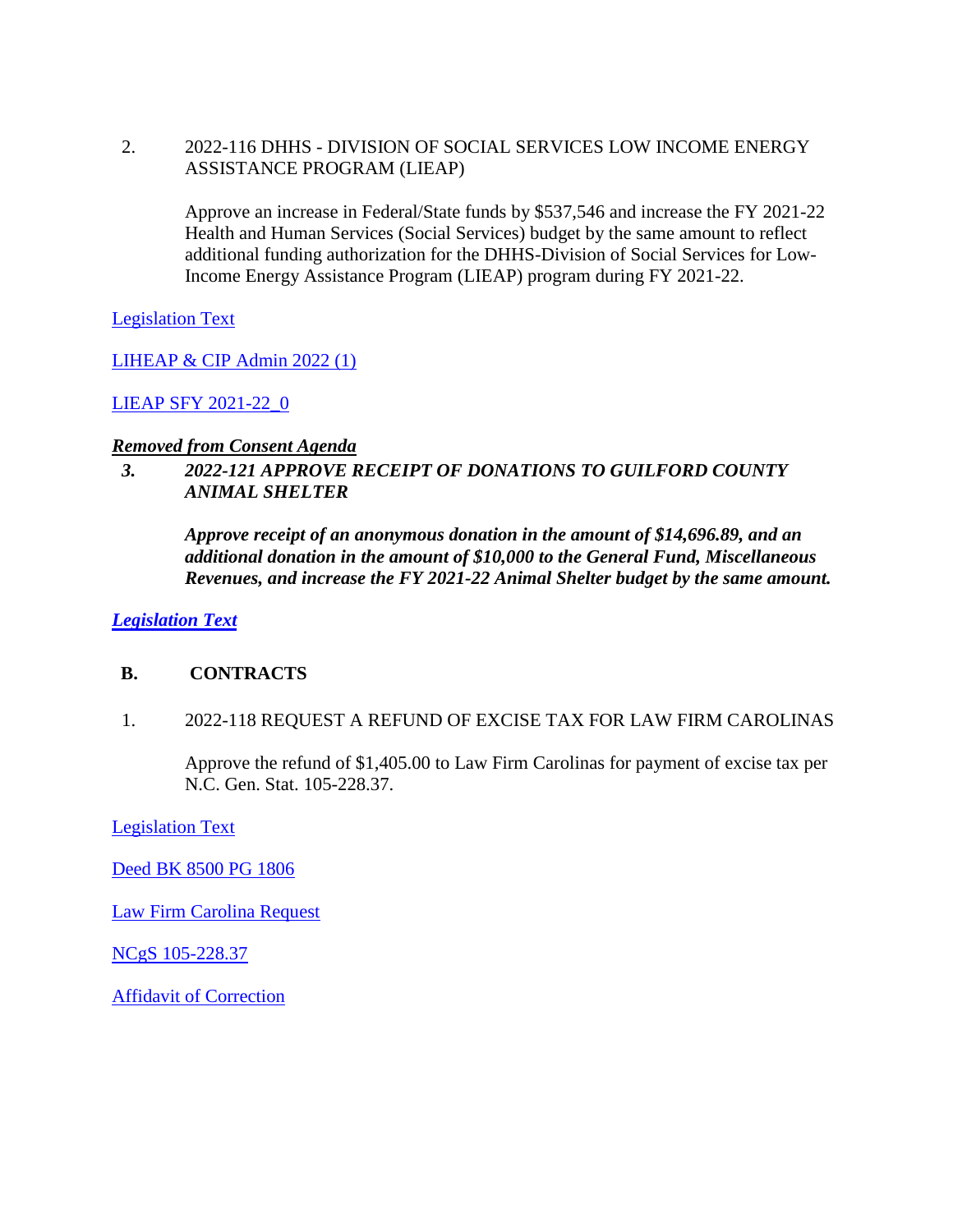### 2. 2022-124 AUTHORIZE PURCHASE OF FLEET VEHICLES

Approve the purchase of nineteen (19) vehicles from North Carolina State Contract 070A, in substantial form, in the amount of \$475,106.

[Legislation Text](https://guilford.legistar1.com/daystar.legistar6.sdk.ws/ViewReport.ashx?M=R&From=Granicus&GovernmentGUID=GLFD&N=TextL5&ID=4790&GUID=LATEST&Extra=L5&Title=Legislation+Text&ver=1642694364)

[2022 No bid justification Capital Ford \(002\).pdf](https://guilford.legistar1.com/daystar.legistar6.sdk.ws/View.ashx?M=F&GovernmentGUID=GLFD&LogicalFileName=fdb8c22f-ea57-40f3-887a-ed084d6c97fb.pdf&From=Granicus)

[2022 No Justification Performance Ford \(002\).pdf](https://guilford.legistar1.com/daystar.legistar6.sdk.ws/View.ashx?M=F&GovernmentGUID=GLFD&LogicalFileName=4a78c776-944d-432b-a844-1cd4d2fe0324.pdf&From=Granicus)

[Copy of Vehicle quotes for purchase.pdf](https://guilford.legistar1.com/daystar.legistar6.sdk.ws/View.ashx?M=F&GovernmentGUID=GLFD&LogicalFileName=03b43e16-56e2-4062-a3b0-6f4f00bb145a.pdf&From=Granicus)

### **C. MISCELLANEOUS**

1. 2022-119 TAX COLLECTION AND BEVERAGE LICENSE REPORTS FOR MONTH ENDING DECEMBER 31, 2021

Accept and approve the tax collection report and beverage licenses issued for month ending December 31, 2021.

[Legislation Text](https://guilford.legistar1.com/daystar.legistar6.sdk.ws/ViewReport.ashx?M=R&From=Granicus&GovernmentGUID=GLFD&N=TextL5&ID=4785&GUID=LATEST&Extra=L5&Title=Legislation+Text&ver=1642694365)

[401C All Guilford 12-31-2021.pdf](https://guilford.legistar1.com/daystar.legistar6.sdk.ws/View.ashx?M=F&GovernmentGUID=GLFD&LogicalFileName=4c147533-1eac-427a-add6-2a4498664d88.pdf&From=Granicus)

[Bev 12-31-2021 Detail.pdf](https://guilford.legistar1.com/daystar.legistar6.sdk.ws/View.ashx?M=F&GovernmentGUID=GLFD&LogicalFileName=006534ac-9711-4840-9728-05e865ab599e.pdf&From=Granicus)

2. 2022-120 PROPERTY TAX REBATES AND RELEASES FOR MONTH ENDING DECEMBER 31, 2021 AND BUDGET ADJUSTMENT FOR 2019-2020 PROPERTY TAX REFUNDS

Accept and approve property tax rebates and releases for the month ending December 31, 2021 and approve associated Budget Amendment to increase \$429,157 in Appropriated Fund Balance and increase the FY 2021-2022 Tax budget by the same amount towards payment of 2019-2020 property tax refunds

[Legislation Text](https://guilford.legistar1.com/daystar.legistar6.sdk.ws/ViewReport.ashx?M=R&From=Granicus&GovernmentGUID=GLFD&N=TextL5&ID=4786&GUID=LATEST&Extra=L5&Title=Legislation+Text&ver=1642694365)

[December 2021 NCVTS Pending Refund Report.pdf](https://guilford.legistar1.com/daystar.legistar6.sdk.ws/View.ashx?M=F&GovernmentGUID=GLFD&LogicalFileName=24fa6173-2617-4c34-bc89-44500fe2d657.pdf&From=Granicus)

[December 2021 Rebates and Releases.pdf](https://guilford.legistar1.com/daystar.legistar6.sdk.ws/View.ashx?M=F&GovernmentGUID=GLFD&LogicalFileName=9ad0fcd6-b156-4900-8e77-b3c957e58d79.pdf&From=Granicus)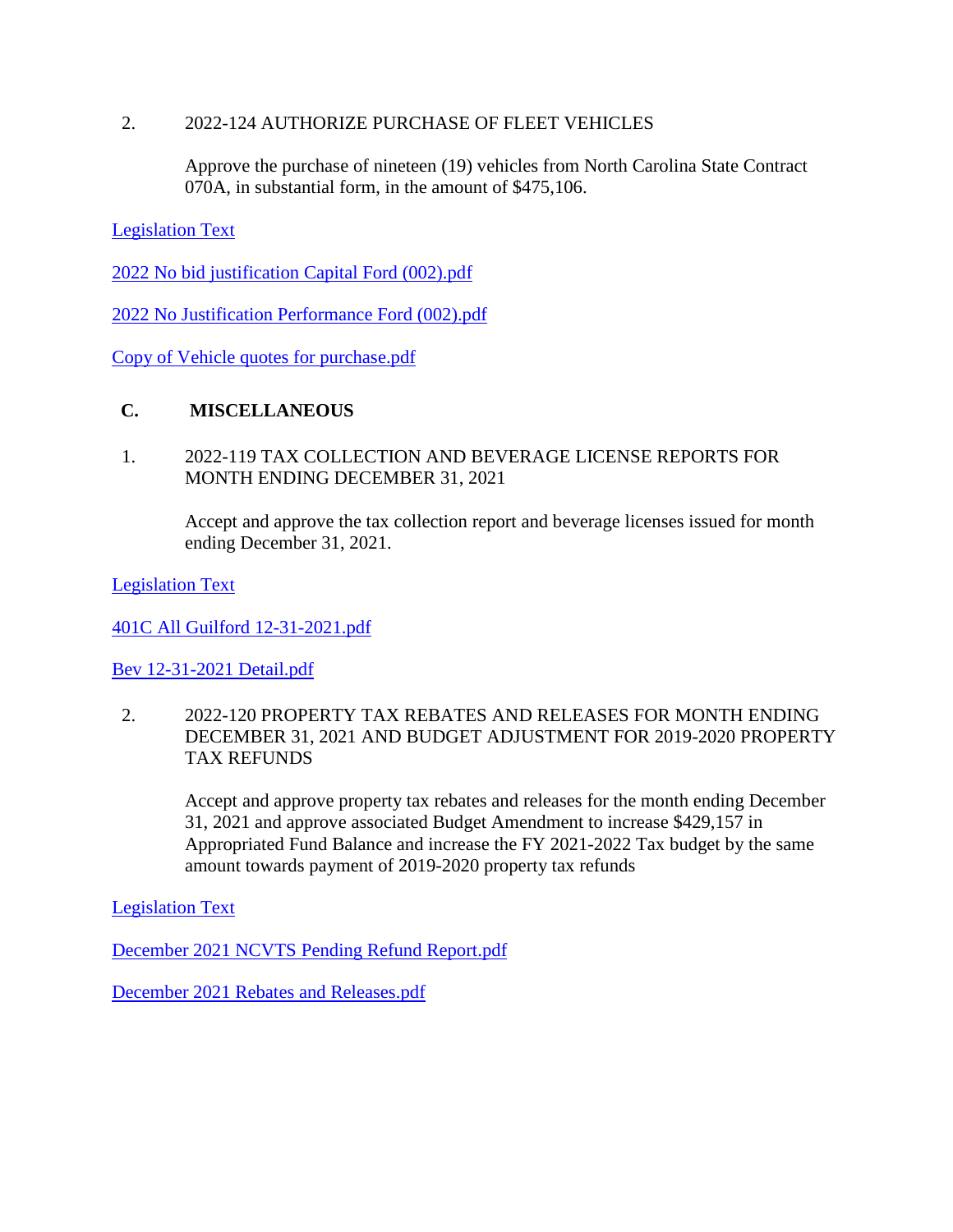#### **ITEMS PULLED FROM CONSENT AGENDA FOR FURTHER CONSIDERATION**

### *A. 3. 2022-121 APPROVE RECEIPT OF DONATIONS TO GUILFORD COUNTY ANIMAL SHELTER*

*Approve receipt of an anonymous donation in the amount of \$14,696.89, and an additional donation in the amount of \$10,000 to the General Fund, Miscellaneous Revenues, and increase the FY 2021-22 Animal Shelter budget by the same amount.*

### [Legislation Text](https://guilford.legistar1.com/daystar.legistar6.sdk.ws/ViewReport.ashx?M=R&From=Granicus&GovernmentGUID=GLFD&N=TextL5&ID=4787&GUID=LATEST&Extra=L5&Title=Legislation+Text&ver=1642694364)

Commissioner Cashion shared her excitement regarding the anonymous donations and noted it is an indication of the citizens' appreciation regarding the new Animal Shelter facility. She requested follow-up regarding a recent citizen inquiry and asked staff to provide an update on the new shelter. Cashion also questioned the status of her request to develop a county foundation that could receive these types of gifts on behalf of the Animal Shelter and Family Justice Center.

Chairman Alston requested this update included during the Board's next regular meeting.

**Motion was made by Commissioner Kay Cashion, and seconded by Vice Chair J. Carlvena Foster, to approve receipt of an anonymous donation in the amount of \$14,696.89, and an additional donation in the amount of \$10,000 to the General Fund, Miscellaneous Revenues, and increase the FY 2021-22 Animal Shelter budget by the same amount.**

| VOTE:          | <b>Motion carried 8 - 0</b>                                         |
|----------------|---------------------------------------------------------------------|
| AYES:          | Melvin "Skip" Alston, J. Carlvena Foster, Carly Cooke, Alan Perdue, |
|                | Carolyn Q. Coleman, James Upchurch, Kay Cashion, Mary Beth          |
|                | <b>Murphy</b>                                                       |
| <b>NOES:</b>   | <b>None</b>                                                         |
| <b>ABSENT:</b> | <b>Justin Conrad</b>                                                |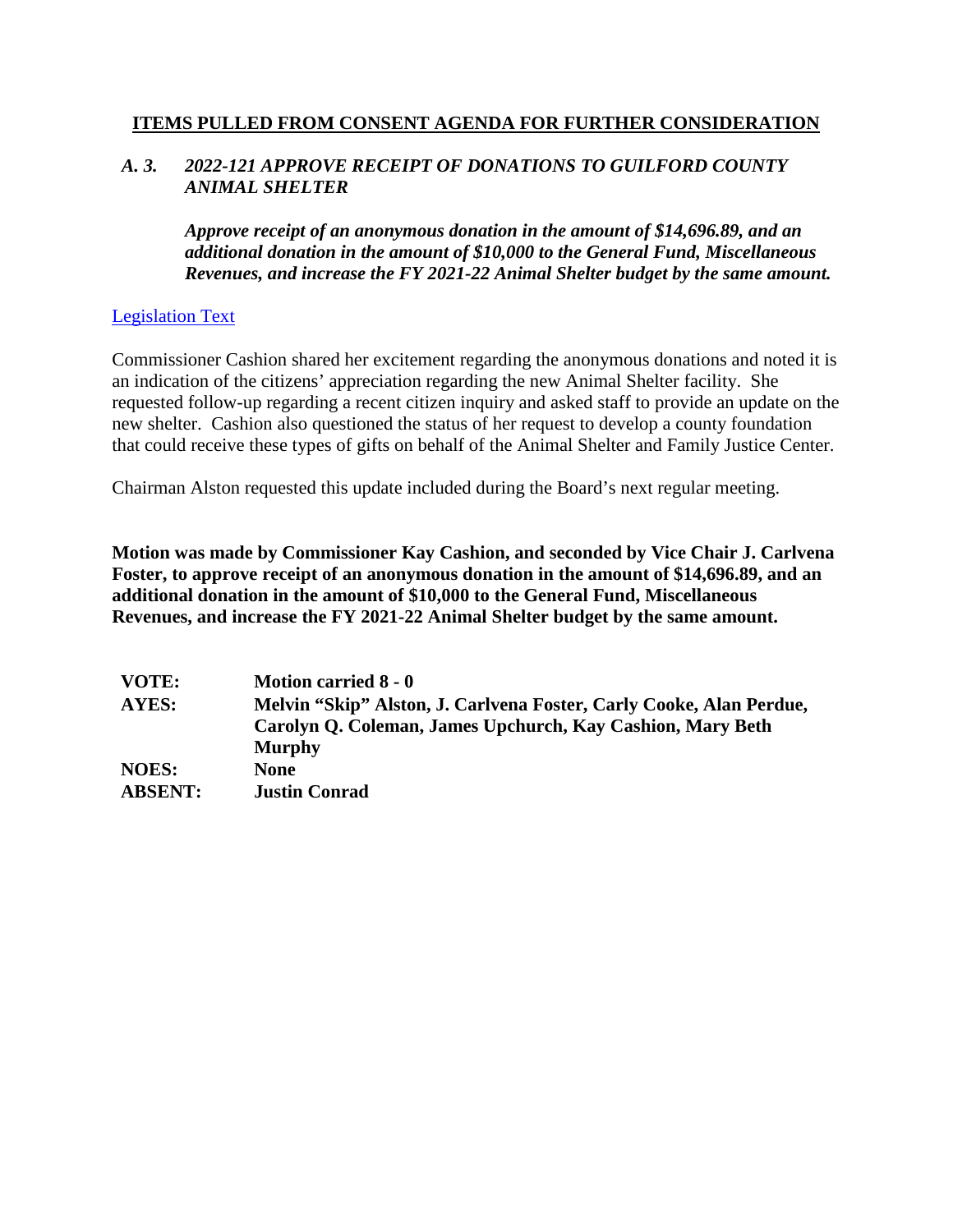# **[VI.](http://guilford.granicus.com/wordlinkreceiver.php?clip_id=323ae847-7abf-11ec-b1e1-0050569183fa&meta_id=3405d745-7abf-11ec-b1e1-0050569183fa&time=1100) [PUBLIC HEARINGS](http://guilford.granicus.com/wordlinkreceiver.php?clip_id=323ae847-7abf-11ec-b1e1-0050569183fa&meta_id=3405d745-7abf-11ec-b1e1-0050569183fa&time=1100)**

A. 2022-104 PUBLIC HEARING - UDO TEXT AMENDMENT CASE #21-10-GCPL-09184 TO AMEND ARTICLE 9.3 FLOOD DAMAGE PREVENTION TO AMEND THE NO-FILL IN FLOODPLAIN PROVISION TO ALLOW FILL FOR RESTORATION OF NATURAL FLOODPLAIN FUNCTIONS AND RELATED CLARIFICATIONS & FORMATTING REVISIONS

Hold a public hearing and adopt Unified Development Ordinance (UDO) Text Amendment Case #21-10-GCPL-09184 (as presented/attached herein) that amends Article 9.3 Flood Damage Prevention which changes the no-fill provision to allow fill in the floodplain for restoration of natural floodplain functions and related clarifications and formatting revisions.

### [Legislation Text](https://guilford.legistar1.com/daystar.legistar6.sdk.ws/ViewReport.ashx?M=R&From=Granicus&GovernmentGUID=GLFD&N=TextL5&ID=4770&GUID=LATEST&Extra=L5&Title=Legislation+Text&ver=1642694365)

[TA-21-10-GCPL-09184 STAFF REPORT -](https://guilford.legistar1.com/daystar.legistar6.sdk.ws/View.ashx?M=F&GovernmentGUID=GLFD&LogicalFileName=dfd82976-3786-4438-b6d2-818ba13a18b4.docx&From=Granicus) Floodplain No-fill Provision

[TA-21-10-GCPL-09184 BCC LEGAL NOTICE -](https://guilford.legistar1.com/daystar.legistar6.sdk.ws/View.ashx?M=F&GovernmentGUID=GLFD&LogicalFileName=96f86a0b-54f8-42f8-a95d-0effb3999394.docx&From=Granicus) Floodplain No-fill Provision

J. Leslie Bell, Planning & Development Director, introduced the item and review the recommended text amendment changes.

Chairman Alston introduced the public hearing and opened the floor for proponents. There being no proponents, he opened the floor for opponents to the item. There being none, Chairman Alston closed the public hearing.

**Motion was made by Vice Chair J. Carlvena Foster, and seconded by Commissioner Carly Cooke, to hold a public hearing and adopt Unified Development Ordinance (UDO) Text Amendment Case #21-10-GCPL-09184 (as presented/attached herein) that amends Article 9.3 Flood Damage Prevention which changes the no-fill provision to allow fill in the floodplain for restoration of natural floodplain functions and related clarifications and formatting revisions.**

| VOTE:        | <b>Motion carried 8 - 0</b>                                       |
|--------------|-------------------------------------------------------------------|
| AYES:        | Carly Cooke, Alan Perdue, Carolyn Q. Coleman, J. Carlvena Foster, |
|              | James Upchurch, Kay Cashion, Melvin "Skip" Alston, Mary Beth      |
|              | <b>Murphy</b>                                                     |
| <b>NOES:</b> | None                                                              |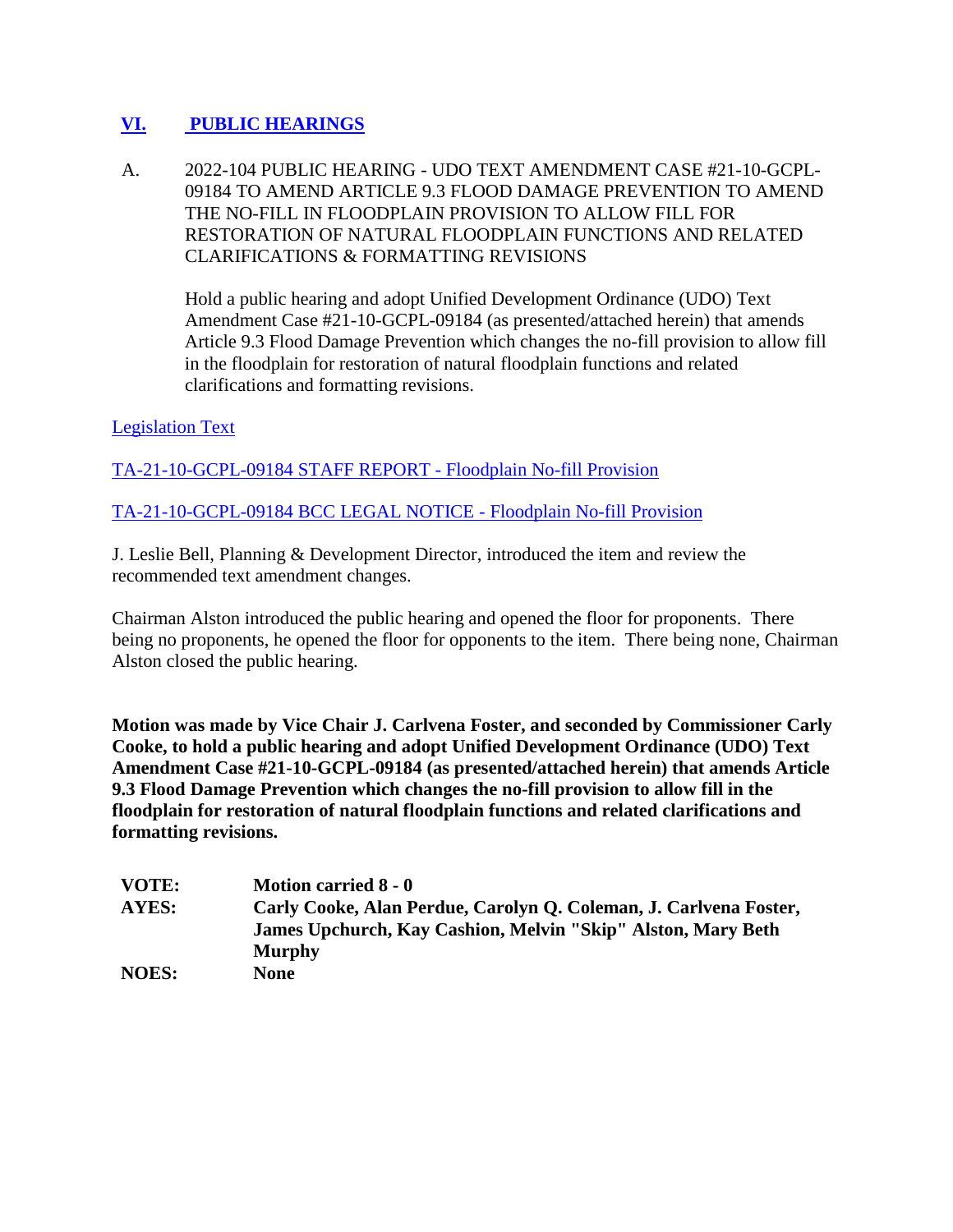### B. 2022-112 HOLD PUBLIC HEARING FOR THE PURPOSE OF RECODIFICATION OF GUILFORD COUNTY CODE OF ORDINANCES

Approve consolidation of the Guilford County Unified Development Ordinance back into Chapter 15, replacing existing language of Chapter 15 Article II section 15-56 of the County's General Code of Ordinances; and authorize staff to proceed with recodification of the section.

[Legislation Text](https://guilford.legistar1.com/daystar.legistar6.sdk.ws/ViewReport.ashx?M=R&From=Granicus&GovernmentGUID=GLFD&N=TextL5&ID=4778&GUID=LATEST&Extra=L5&Title=Legislation+Text&ver=1642694365)

[Proposed DRAFT Recodification](https://guilford.legistar1.com/daystar.legistar6.sdk.ws/View.ashx?M=F&GovernmentGUID=GLFD&LogicalFileName=c996da26-3961-435a-8b1b-76d999aefe76.pdf&From=Granicus)

Clerk to Board Robin Keller introduced the item and Bell offered a visual demonstration of the new County Ordinance website, implemented by enCode Plus. He discussed the statutory requirements fulfilled by the new site and demonstrated its improved functionality and interactive capabilities.

Chairman Alston introduced the public hearing and opened the floor for proponents. There being no proponents, he opened the floor for opponents to the item. There being none, Chairman Alston closed the public hearing.

Commissioner Alan Perdue thanked staff for identifying a new County Ordinance tool that is easily searchable with links to other resources.

**Motion was made by Commissioner Alan Perdue, and seconded by Commissioner Kay Cashion, to approve consolidation of the Guilford County Unified Development Ordinance back into Chapter 15, replacing existing language of Chapter 15 Article II section 15-56 of the County's General Code of Ordinances; and authorize staff to proceed with recodification of the section.**

| VOTE:          | Motion carried 8 - 0                                                |
|----------------|---------------------------------------------------------------------|
| AYES:          | Melvin "Skip" Alston, J. Carlvena Foster, Carly Cooke, Alan Perdue, |
|                | Carolyn Q. Coleman, James Upchurch, Kay Cashion, Mary Beth          |
|                | <b>Murphy</b>                                                       |
| <b>NOES:</b>   | <b>None</b>                                                         |
| <b>ABSENT:</b> | <b>Justin Conrad</b>                                                |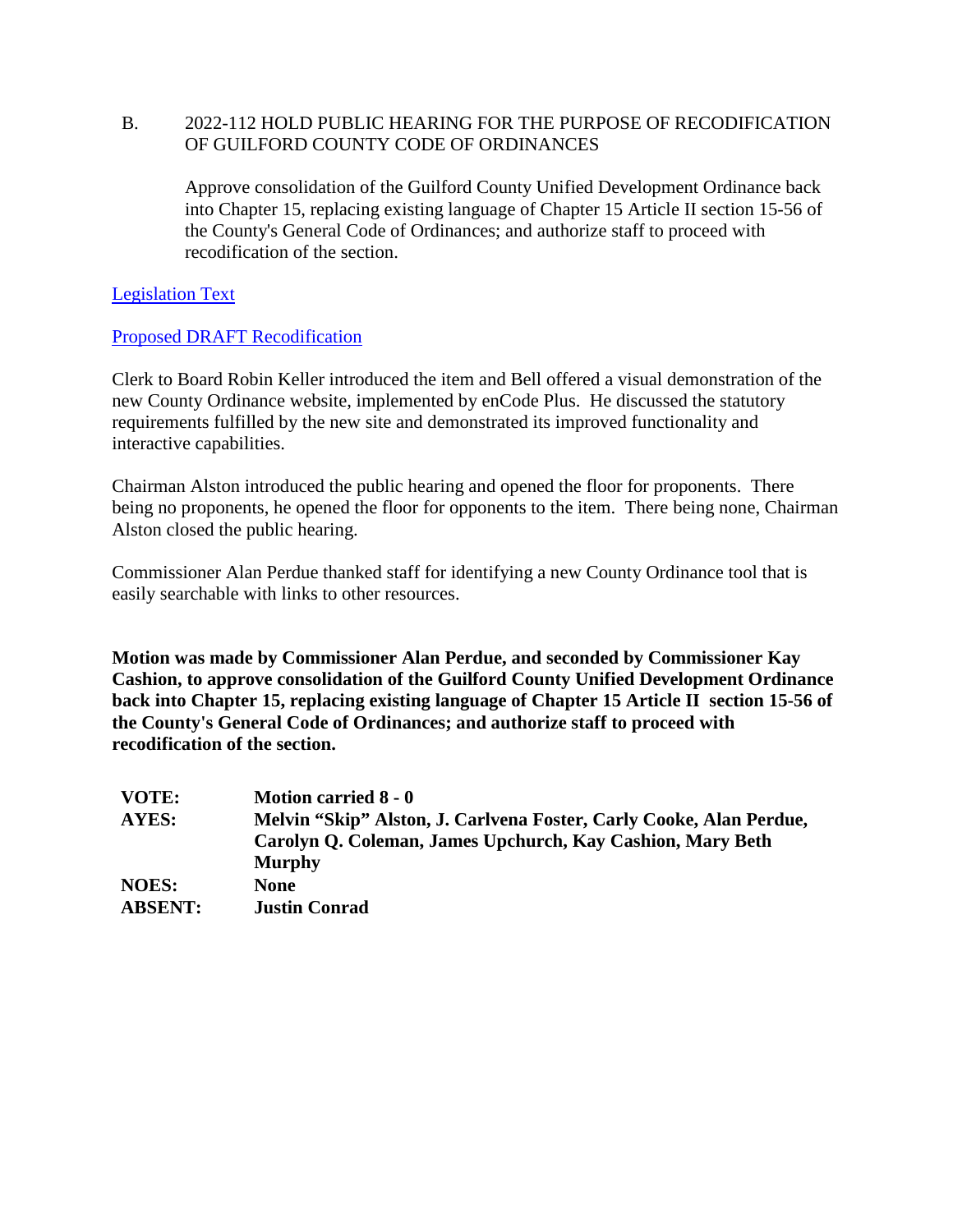# **[VII.](http://guilford.granicus.com/wordlinkreceiver.php?clip_id=323ae847-7abf-11ec-b1e1-0050569183fa&meta_id=3445064d-7abf-11ec-b1e1-0050569183fa&time=1787) [NEW BUSINESS](http://guilford.granicus.com/wordlinkreceiver.php?clip_id=323ae847-7abf-11ec-b1e1-0050569183fa&meta_id=3445064d-7abf-11ec-b1e1-0050569183fa&time=1787)**

## A. 2022-114 MAKE CERTAIN FINDINGS, INTRODUCE BOND ORDER, AND SET PUBLIC HEARING FOR TWO-THIRDS GENERAL OBLIGATION BOND PROJECT

Approve Resolutions (1) making certain required findings, (2) introducing a bond order authorizing \$31,200,000 "two-thirds" general obligation bonds for public buildings, including without limitation administrative buildings, law enforcement administrative buildings, parking facilities, and courthouse facilities and including the acquisition and construction of new public buildings, (3) introducing a bond order authorizing \$4,300,000 "two-thirds" general obligation bonds for law enforcement facilities, including without limitation, detention facilities, (4) introducing a bond order authorizing \$2,000,000 "two-thirds" general obligation bonds for parking facilities, (5) introducing a bond order authorizing \$1,500,000 "two-thirds" general obligation bonds for public health facilities, including without limitation, alcohol and drug addiction treatment facilities, (6) introducing a bond order authorizing \$2,000,000 "two-thirds" general obligation bonds for parks and recreation facilities, and (7) calling a public hearing on the bond order to be held at the meeting on February 3, 2021.

[Legislation Text](https://guilford.legistar1.com/daystar.legistar6.sdk.ws/ViewReport.ashx?M=R&From=Granicus&GovernmentGUID=GLFD&N=TextL5&ID=4780&GUID=LATEST&Extra=L5&Title=Legislation+Text&ver=1642694365)

[Resolution Introduction Bond Orders -](https://guilford.legistar1.com/daystar.legistar6.sdk.ws/View.ashx?M=F&GovernmentGUID=GLFD&LogicalFileName=c220e4d1-6412-4a7c-99dc-baef76ff9230.pdf&From=Granicus) Guilford 2022A GO Bonds (2\_3)

Notices of Public Hearings - [Guilford 2021 2\\_3 GO Bonds](https://guilford.legistar1.com/daystar.legistar6.sdk.ws/View.ashx?M=F&GovernmentGUID=GLFD&LogicalFileName=60bc272e-2b6b-4147-8c4f-ef14c24d53ac.pdf&From=Granicus)

[Finance Officer Estimate of Interest -](https://guilford.legistar1.com/daystar.legistar6.sdk.ws/View.ashx?M=F&GovernmentGUID=GLFD&LogicalFileName=e33e94f9-dac7-4652-9965-6423e124dd41.pdf&From=Granicus) Guilford 2022A GO Bonds (2\_3)

Debt Statement - [Guilford 2022A GO Bonds \(2\\_3\)](https://guilford.legistar1.com/daystar.legistar6.sdk.ws/View.ashx?M=F&GovernmentGUID=GLFD&LogicalFileName=79e29137-00ec-41c0-8985-c412f8423022.pdf&From=Granicus)

Derrick Bennett, Finance Director, introduced the bond order and requested the Board scheduled a public hearing to be held during its regular meeting on February 3, 2022.

Commissioner Cashion noted that this item only introduces the bond orders and requests the Board schedule a public hearing. She questioned if the bond orders restrict the County to use the allocations for the specific purpose listed, or if there is flexibility.

Bennett confirmed the order restricts the amount allocated to the projects, but the County is allowed to reallocate funds if project expenses come in below cost.

Commissioner Cashion questioned what would happen to funding if the Board chose not to complete all projects.

Bennett noted that with the rise in construction costs, bond council is aware that all listed projects may not be completed.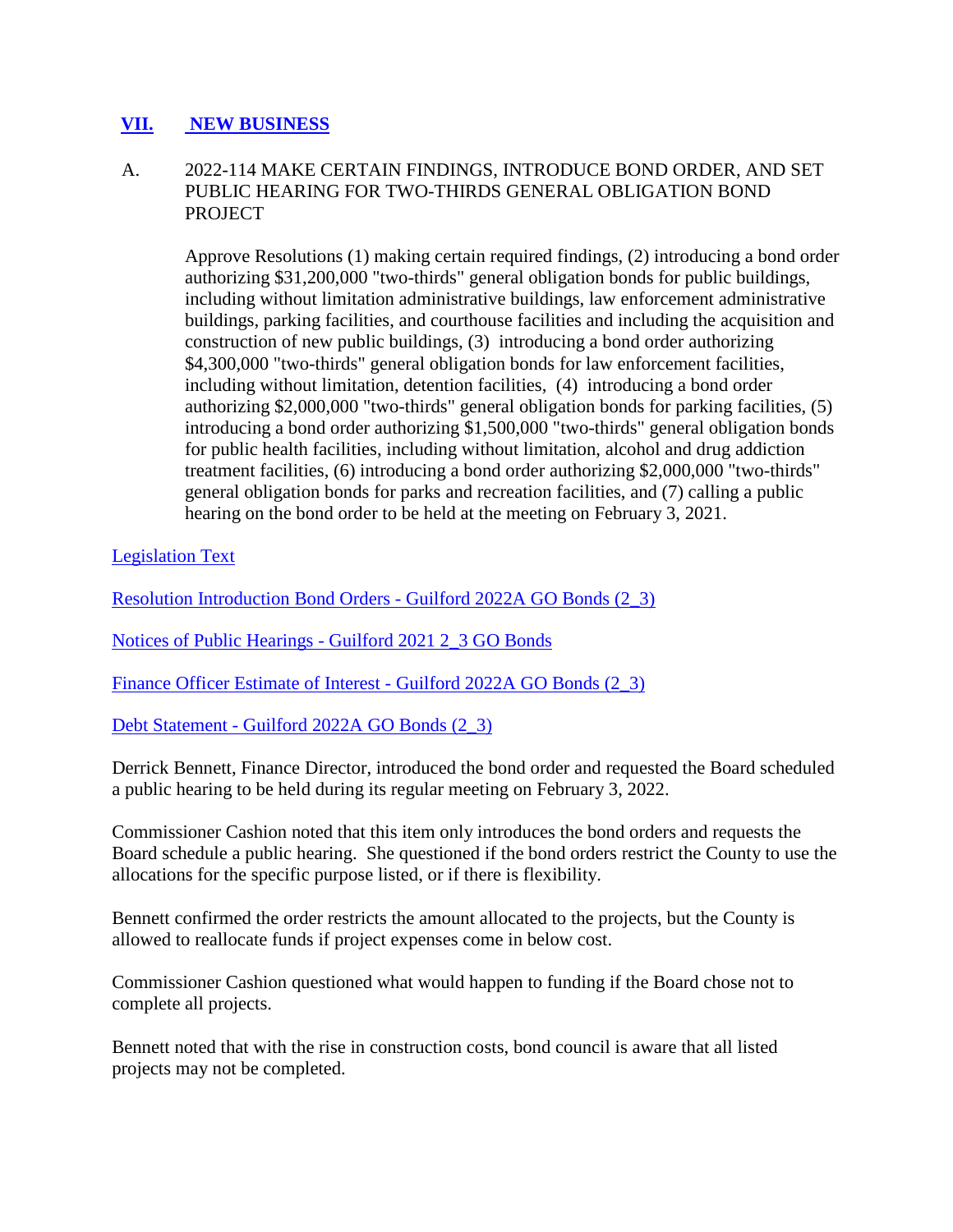Commissioner Carly Cooke requested staff share the list of approved projects included in these bond orders.

**Motion was made by Commissioner Carolyn Q. Coleman, and seconded by Vice Chair J. Carlvena Foster, to approve Resolutions (1) making certain required findings, (2) introducing a bond order authorizing \$31,200,000 "two-thirds" general obligation bonds for public buildings, including without limitation administrative buildings, law enforcement administrative buildings, parking facilities, and courthouse facilities and including the acquisition and construction of new public buildings, (3) introducing a bond order authorizing \$4,300,000 "two-thirds" general obligation bonds for law enforcement facilities, including without limitation, detention facilities, (4) introducing a bond order authorizing \$2,000,000 "two-thirds" general obligation bonds for parking facilities, (5) introducing a bond order authorizing \$1,500,000 "two-thirds" general obligation bonds for public health facilities, including without limitation, alcohol and drug addiction treatment facilities, (6) introducing a bond order authorizing \$2,000,000 "two-thirds" general obligation bonds for parks and recreation facilities, and (7) calling a public hearing on the bond order to be held at the meeting on February 3, 2021.**

| VOTE:          | <b>Motion carried 8 - 0</b>                                         |
|----------------|---------------------------------------------------------------------|
| AYES:          | Melvin "Skip" Alston, J. Carlvena Foster, Carly Cooke, Alan Perdue, |
|                | Carolyn Q. Coleman, James Upchurch, Kay Cashion, Mary Beth          |
|                | <b>Murphy</b>                                                       |
| <b>NOES:</b>   | <b>None</b>                                                         |
| <b>ABSENT:</b> | <b>Justin Conrad</b>                                                |

B. 2022-129 RECEIVE REPORT REGARDING ANNUAL AUDIT REPORT FOR FY 2020-2021

Receive report from April Adams of Cherry Bekaert, LLP for results of FY 2020-2021 annual audit.

## [Legislation Text](https://guilford.legistar1.com/daystar.legistar6.sdk.ws/ViewReport.ashx?M=R&From=Granicus&GovernmentGUID=GLFD&N=TextL5&ID=4795&GUID=LATEST&Extra=L5&Title=Legislation+Text&ver=1642694365)

#### [Guilford 2021 Audit Board Presentation](https://guilford.legistar1.com/daystar.legistar6.sdk.ws/View.ashx?M=F&GovernmentGUID=GLFD&LogicalFileName=4c53e6cd-d81d-4c3c-b6d1-32dc30b76487.pdf&From=Granicus)

April Adams with Cherry Bekaert, LLP introduced the FY 2020-21 annual audit report and reviewed the role of the external auditor. She shared standards established for the financial audit and discussed the levels of internal controls assessed.

Adams provided an overview of the significant audit areas: capital assets, cash and equivalents, payroll and related liabilities, accounts payable and expenditures, receivables and revenue, debt and long-term obligations. Additionally, she shared single audit results for Medicaid, Maternal and Child Health Services Block grants, Child Support Enforcement, CARES Act, State In-Home Services, Child Protective Services (State), DSS Crosscutting and Public School Building Capital Fund programs.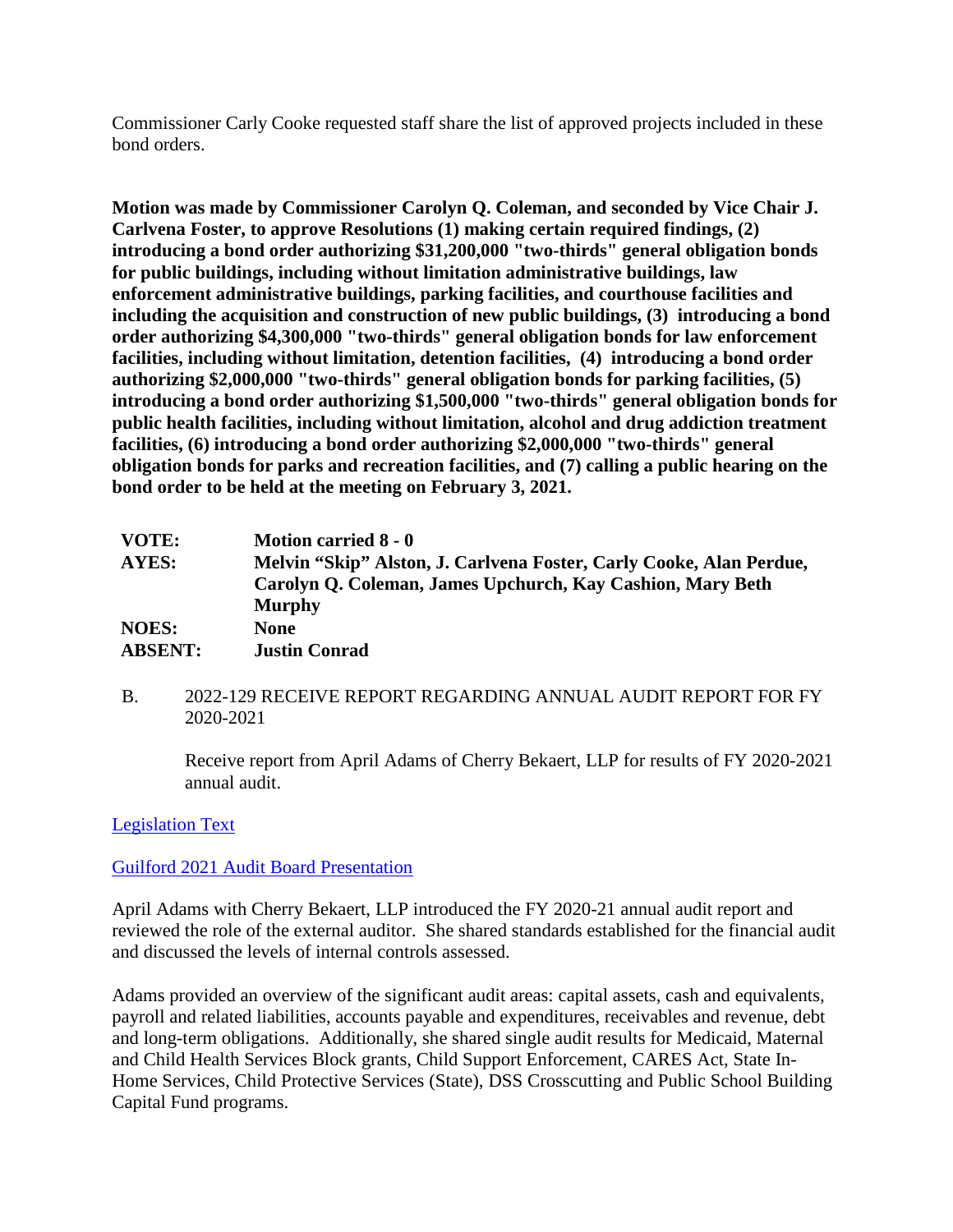Adams reported that all opinions were unmodified, or were considered "clean" opinions and noted this is the highest level of assurance that the firm can provide regarding the County's financial statements and administration of federal funding.

Adams shared a significant finding related to the Maternal and Child Health Services Block grant single program audit related to inconsistent overview of cases, resulting from COVID. She noted that a nonmaterial noncompliance finding was identified during the Medicaid single program audit related to verification of eligibility. Adams confirmed these findings could easily be corrected prior to the next year's audit.

Adams stated the Local Government Commission (LGC) amended its administrative code requiring the auditor to notify the Board of any performance indicators of concern. She noted the only indicator is that Guilford County's audit was submitted five (5) months after the deadline. Adams shared state regulations provide a four (4) month grace period and require the Board to submit a letter indicating it will do submit the audit by the deadline next year within sixty (60) days from date of this presentation.

Commissioner Cashion thanked Ms. Adams for the presentation and spoke to the role of the county Internal Audit department in working with county departments to identify issues that should be addressed and collaborate with Cherry Bekaert, LLP to produce a clean audit.

Chairman Alston recognized Commissioner Cashion as the chair of the Audit Committee and thanked her for ensuring all reports are received timely.

Chairman Alston introduced the addendum to the agenda for Board consideration and by unanimous consent the Board adopted the addendum.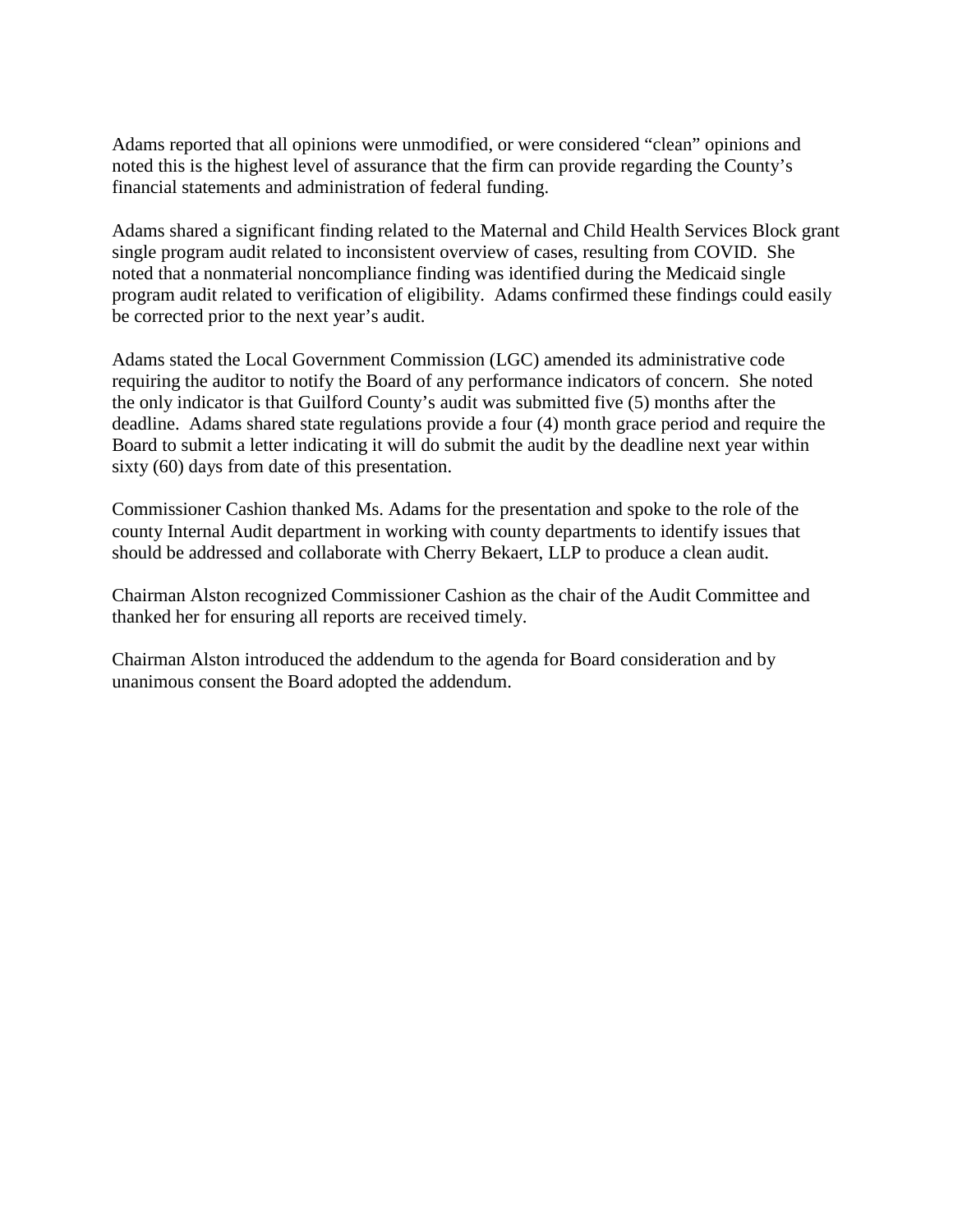#### C. 2022-140 DHHS-DIVISION OF SOCIAL SERVICES EMERGENCY RENTAL ASSISTANCE - ADDITIONAL PROGRAM FUNDING

Appropriate additional funding allocations from US Department of Treasury and State of North Carolina to administer the Emergency Rental Assistance (ERA) Programs; amend the Emergency Rental Assistance 2 (Federal) grant project ordinance to reflect the additional Federal funding and establish an Emergency Rental Assistance 2 (State) grant project ordinance in the Community Development & Recovery Fund to be funded with the additional State funding in the amounts described in this item to reflect the 2nd part of Federal and State ERA funding allocations; and delegate to the County Manager the authority to execute any necessary agreements on behalf of the Board of Commissioners.

Approve maximum allowable administrative costs to be designated for staffing, marketing, program support and initiatives in the following amounts: \$516,486 for Federal ERA 2 \$811,544 for State ERA 2 \$1,328,030 Total [Legislation Text](https://guilford.legistar1.com/daystar.legistar6.sdk.ws/ViewReport.ashx?M=R&From=Granicus&GovernmentGUID=GLFD&N=TextL5&ID=4806&GUID=LATEST&Extra=L5&Title=Legislation+Text&ver=1642694365)

Sharon Barlow, DHHS-DSS Division Director, introduced the agenda item and total amounts in federal and state funding designated towards the Emergency Rental & Utility Assistance (ERUA) program. She shared this agenda item requests the Board receive the additional funding allocations from the state and federal government.

Barlow provided an update of the county's ERUA program and they have provided an average of \$3,700 to each of the 3,900 applicants, to date. She noted over 10,000 applications have been received requesting over \$24.4 million in assistance. Barlow confirmed they are processing applications as quickly as possible and noted they have hired additional staff and offered overtime to ensure those who have applied with pending evictions are addressed.

Barlow stated staff review court dockets daily and partner with Legal Aid to assist those who are in the midst of the eviction process. She shared the department has spent its initial funding allocation and this request will allow them to continue providing assistance to those in need. Barlow discussed the launch of the new application software, Neighborly, and its impact upon the ERUA application.

Commissioner Cashion questioned the percentage of applicants assisted by the program that were able to avoid eviction.

Barlow stated she would share the exact data with the Board, but noted they have only had a few landlords unwilling to work with the department to avoid evictions.

Commissioner Cashion clarified her request to include the number of program applicants whose evictions could not be stopped.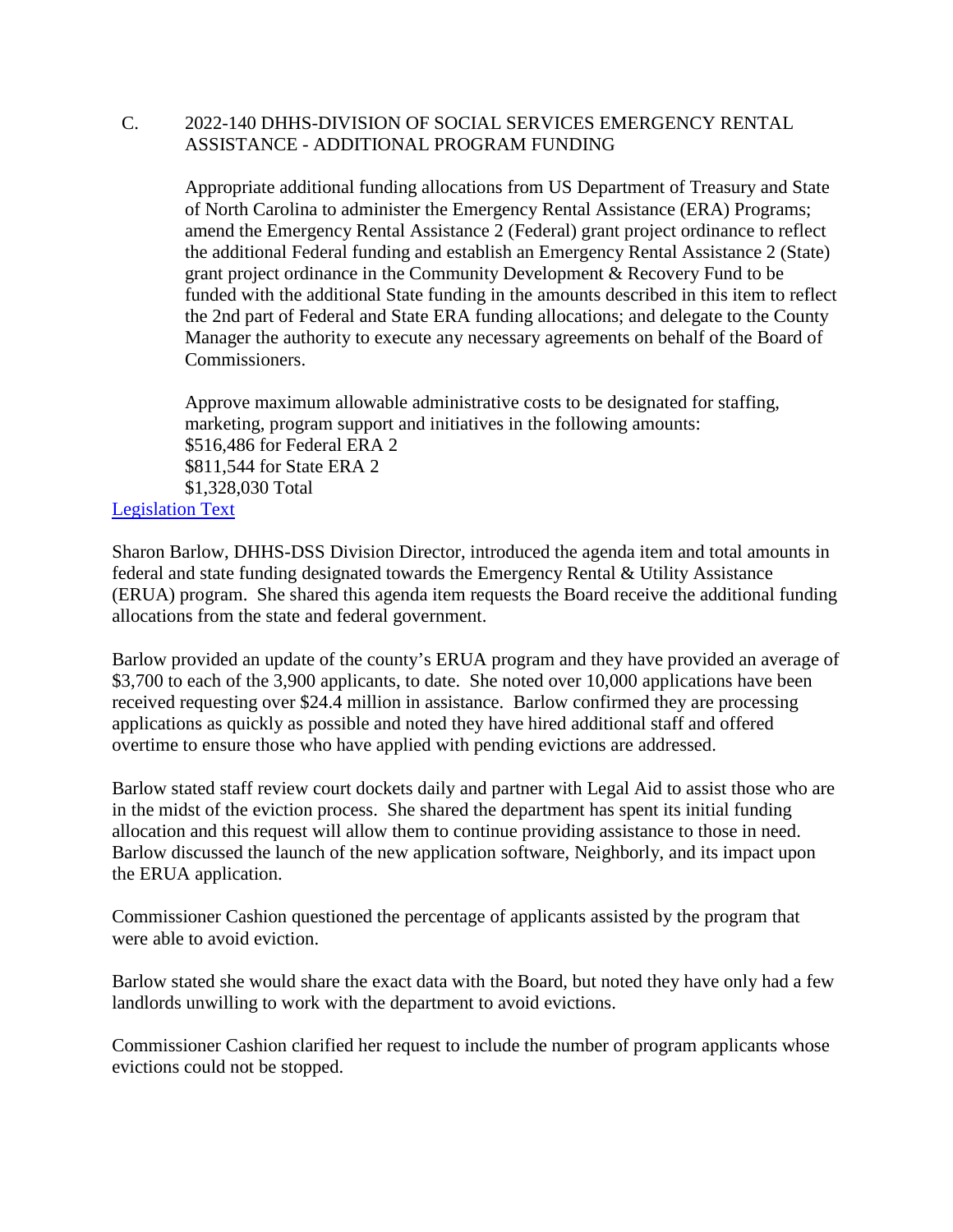Commissioner Mary Beth Murphy thanked Barlow and staff for their responsiveness to any requests for assistance and inquiries.

Commissioner Cooke echoed Commissioner Murphy's comments and expressed her sincere appreciation for the efforts of county staff working in these programs. She questioned the status of the applications that had not been approved.

Barlow shared these remaining applications may be pending review by staff, pending verifications, denied or withdrawn. She noted DSS staff have partnered with Finance and IT to keep the program running successfully.

Vice Chair J. Carlvena Foster echoed the previous comments and thanked staff for their efforts and responsiveness. She questioned if the bulk of applications were received from Greensboro or High Point residents.

Barlow stated she would provide exact data regarding the location of applicants by zip code to the Board.

Chairman Alston thanked staff for their efforts to serve those in need, despite staffing shortages.

**Motion was made by Commissioner Mary Beth Murphy, and seconded by Commissioner Carly Cooke, to appropriate additional funding allocations from US Department of Treasury and State of North Carolina to administer the Emergency Rental Assistance (ERA) Programs; amend the Emergency Rental Assistance 2 (Federal) grant project ordinance to reflect the additional Federal funding and establish an Emergency Rental Assistance 2 (State) grant project ordinance in the Community Development & Recovery Fund to be funded with the additional State funding in the amounts described in this item to reflect the 2nd part of Federal and State ERA funding allocations; and delegate to the County Manager the authority to execute any necessary agreements on behalf of the Board of Commissioners.**

**Approve maximum allowable administrative costs to be designated for staffing, marketing, program support and initiatives in the following amounts: \$516,486 for Federal ERA 2 \$811,544 for State ERA 2 \$1,328,030 Total**

| VOTE:          | Motion carried 8 - 0                                              |
|----------------|-------------------------------------------------------------------|
| AYES:          | Carly Cooke, Alan Perdue, Carolyn Q. Coleman, J. Carlvena Foster, |
|                | James Upchurch, Kay Cashion, Melvin "Skip" Alston, Mary Beth      |
|                | <b>Murphy</b>                                                     |
| <b>NOES:</b>   | <b>None</b>                                                       |
| <b>ABSENT:</b> | <b>Justin Conrad</b>                                              |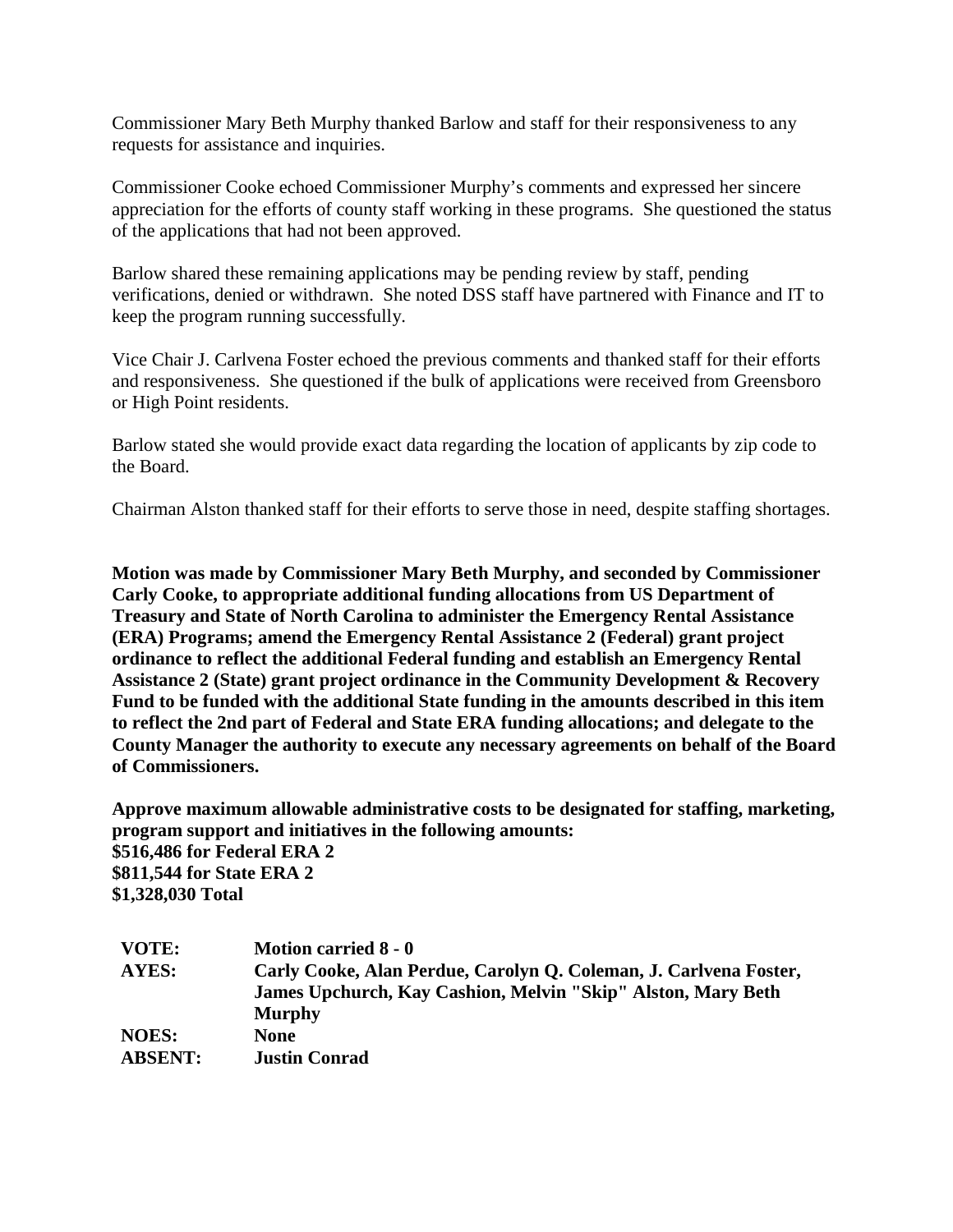Chairman Alston recognized Mr. James Adams as a Speaker from the Floor and allowed him to offer comments.

Mr. James Adams thanked the Board for an opportunity to speak and expressed his concerns regarding Commissioner Upchurch's recent political decisions.

# **[VIII.](http://guilford.granicus.com/wordlinkreceiver.php?clip_id=323ae847-7abf-11ec-b1e1-0050569183fa&meta_id=34be9897-7abf-11ec-b1e1-0050569183fa&time=4064) [HEALTH AND HUMAN SERVICES UPDATE](http://guilford.granicus.com/wordlinkreceiver.php?clip_id=323ae847-7abf-11ec-b1e1-0050569183fa&meta_id=34be9897-7abf-11ec-b1e1-0050569183fa&time=4064)**

# A. 2022-123 DHHS - PUBLIC HEALTH DIVISION: ANNUAL COMMUNICABLE DISEASE UPDATE

Receive the Annual Communicable Disease Report

[Legislation Text](https://guilford.legistar1.com/daystar.legistar6.sdk.ws/ViewReport.ashx?M=R&From=Granicus&GovernmentGUID=GLFD&N=TextL5&ID=4789&GUID=LATEST&Extra=L5&Title=Legislation+Text&ver=1642694365)

[Selected Reportable Communicable Diseases Data Brief 2021 final](https://guilford.legistar1.com/daystar.legistar6.sdk.ws/View.ashx?M=F&GovernmentGUID=GLFD&LogicalFileName=bfdf7798-8420-4ad0-a1b9-b9698c8c453d.docx&From=Granicus)

Dr. Iulia Vann, DHHS-Public Health Division Director introduced the item and spoke to the accreditation requirement to annually update the Board, in its role as the Guilford County Board of Health, on local communicable disease incidents and trends.

Dr. Vann noted that rates of water and food-borne communicable diseases have decreased due to a decrease in interactions amongst people, and reductions in eating out and travel. She reported that decreased trends in hepatitis and sexually transmitted communicable diseases may be influenced by disruptions in healthcare, resulting in individuals not prioritizing testing and preventative screenings for these types of illnesses. Dr. Vann cautioned that the 2020 data may be under-reported due to the impact of COVID-19 and its disruption to our healthcare system.

Dr. Vann reviewed data on airborne viruses like tuberculosis and haemophilus influenzae, along with vector-borne viruses like lyme disease and malaria, and noted that many of the COVID-19 mitigation efforts have aided in decreasing the spread of these types of communicable diseases.

Dr. Vann provided an update on the county's COVID-19 metrics and shared approximately 63% of the population aged 5 years and older is now fully vaccinated. She stated the current COVID-19 positivity rate is 28.4%, with a single day positivity rate of 30.6%, and noted that staff have observed the highest numbers of completed COVID tests during this surge in the pandemic. Dr. Vann confirmed the positivity rates for the last week remain between 25-30% with hospitalizations at 265 admissions.

Dr. Vann shared the department has receive 24 complaints since the Board of Health reinstated the mask mandate. She stated all complaints have been addressed by enforcement officers with visits and educational discussions, and noted they have visited an over forty (40) additional business to remain proactive and offer continued assistance to the community.

Commissioner James Upchurch questioned which mask citizens should wear and the effectiveness of the different types of masks.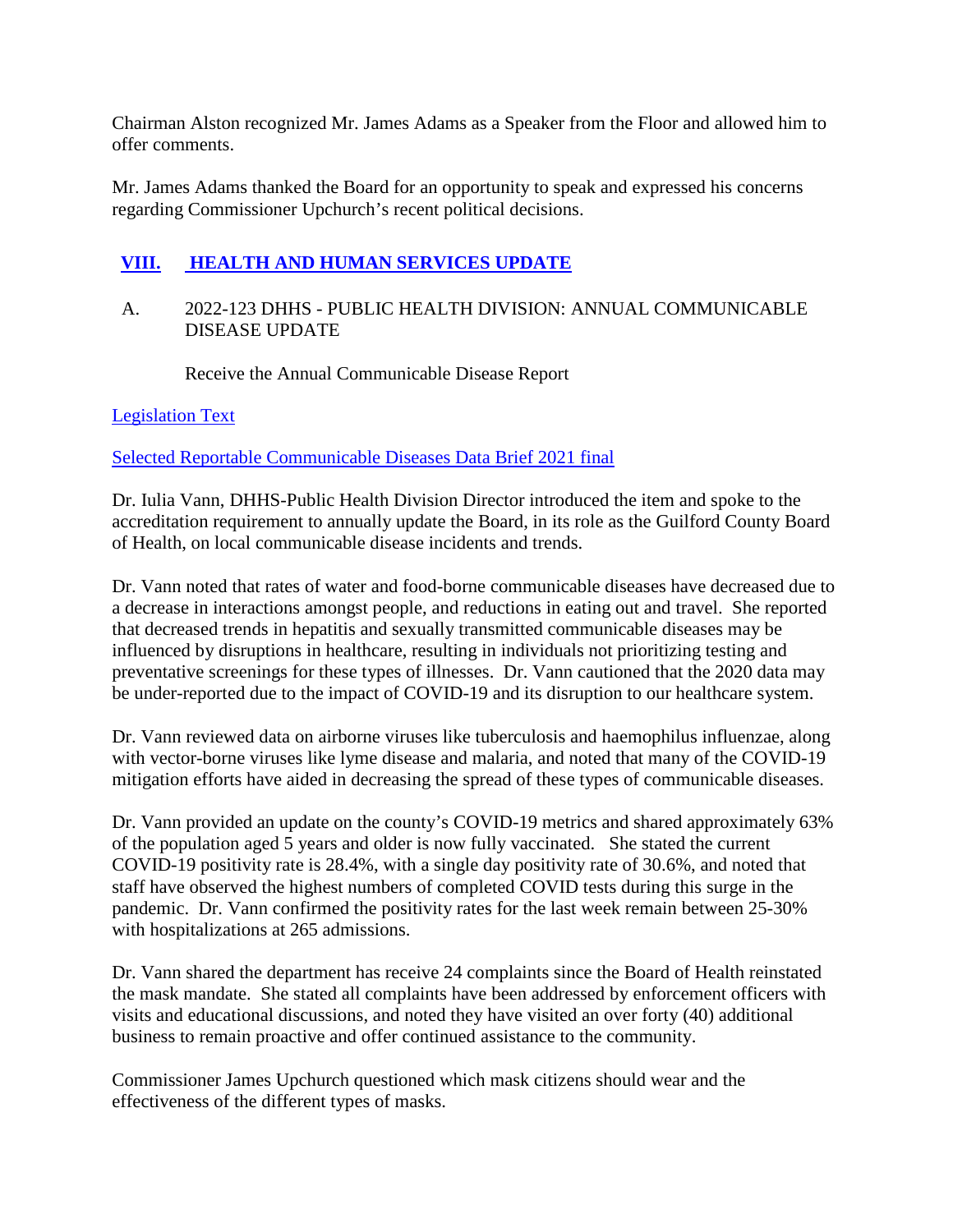Dr. Vann reviewed the different types of masks and their effectiveness against virus transmission. She recommended using a medical-grade mask in environments where there is a higher risk of transmission.

Commissioner Upchurch questioned the availability of the masks that provide higher levels of protection.

Dr. Vann shared the department has received 103,000 N95 masks and are working with community partners on a plan to distribute these to the public.

Vice Chair Foster thanked Dr. Vann and her team for their efforts in supporting the community and keeping the Board informed.

The Board thanked the Public Health team, and all internal partners, for their efforts to keep these projects moving.

# **[IX.](http://guilford.granicus.com/wordlinkreceiver.php?clip_id=323ae847-7abf-11ec-b1e1-0050569183fa&meta_id=34ded8e1-7abf-11ec-b1e1-0050569183fa&time=5754) [COMMISSIONER LIAISON UPDATES](http://guilford.granicus.com/wordlinkreceiver.php?clip_id=323ae847-7abf-11ec-b1e1-0050569183fa&meta_id=34ded8e1-7abf-11ec-b1e1-0050569183fa&time=5754)**

Commissioner Cooke requested an update from County Manager Michael Halford regarding ARPA funding, short-term relief efforts and the county's readiness to begin receiving applications from small businesses for assistance.

Halford provided an update regarding new staffing and final ARPA rules released by the federal government that will allow the County to begin implementing this process. He provided updates on the solicitation process and the potential parameters related to spending these funds.

Halford shared the state has an active application that is open for small businesses and noted the City of Greensboro may implement a short-term relief option in March, which could impact the timing of the county's efforts.

Commissioner Carolyn Q. Coleman provided an update on the Piedmont Authority for Regional Transportation (PART) Board and discussed an incident at the last meeting related to a personnel matter. She requested the Board consider offering a resolution supporting PART members in their efforts to add items to its board meeting agendas.

Chairman Alston recommended Commissioner Coleman consult with the County Attorney and submit a proposed resolution to the Board for consideration during the next regular meeting on February 3, 2022.

Commissioner Murphy provided an update on the Parks and Recreation Commission and noted the Guilford County Parks department is partnering with Piedmont Discovery to host a yearlong scavenger hunt through the county's parks. She offered an update on Bryan Park North and shared Guilford County will work with the City of Greensboro to create a plan for park development, and will seek input from the Board and community stakeholder groups within the upcoming months.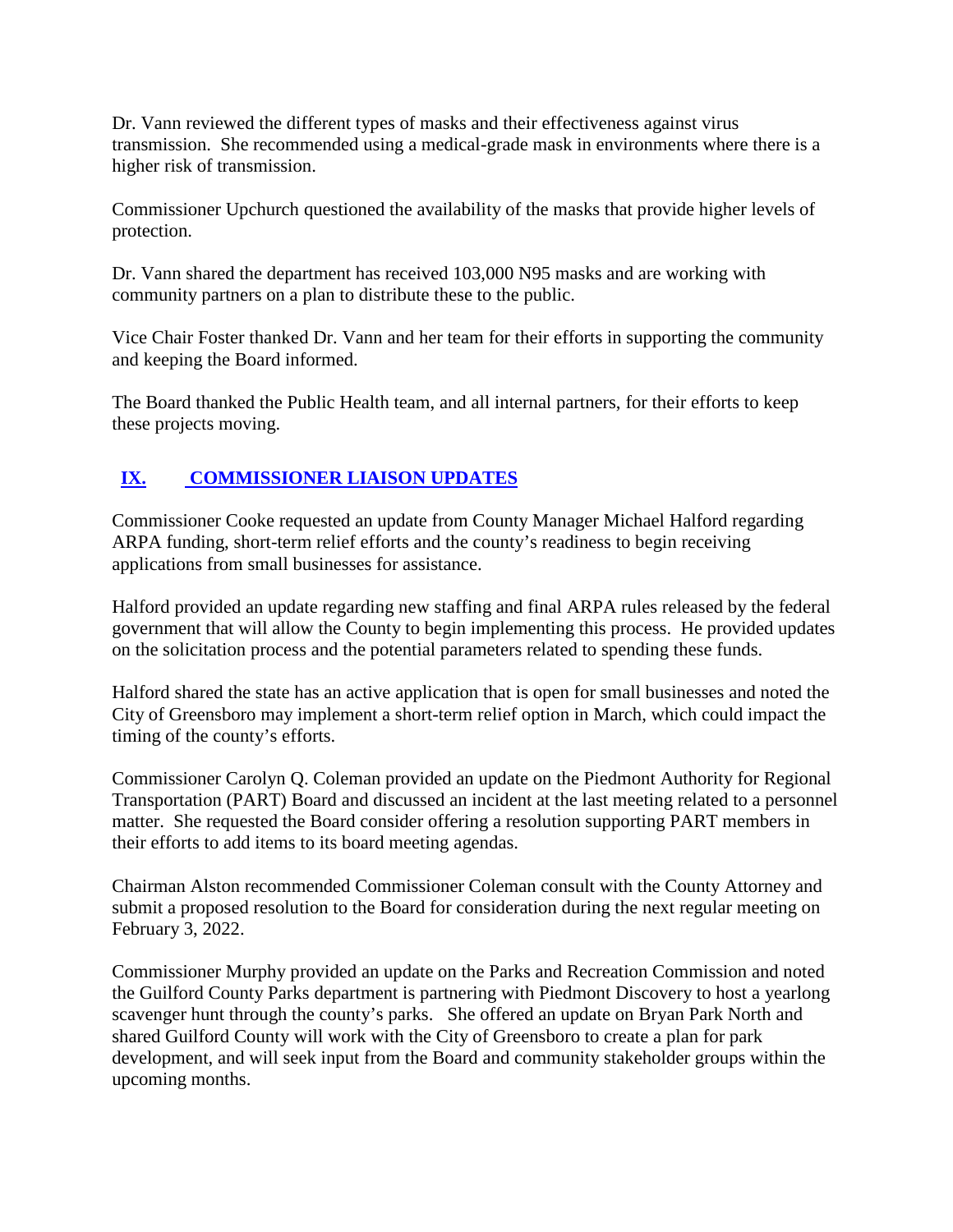Commissioner Cashion provided an update on the recent state Senate bill addressing commissioners serving on non-profit boards, and noted that she has officially resigned from her role as an ArtsGreensboro board member to ensure no conflict and to remain in compliance with the new law. She discussed the recent Continuum of Care (CoC) board meeting and the group's efforts to work with the courts system to avoid evictions and find housing for those in need.

Vice Chair Foster provided an update on the High Point Economic Development Corporation (EDC) and noted the High Point City Council adopted a downtown incentive policy and modified existing policies, per the group's recommendations.

# **[X.](http://guilford.granicus.com/wordlinkreceiver.php?clip_id=323ae847-7abf-11ec-b1e1-0050569183fa&meta_id=34f112e9-7abf-11ec-b1e1-0050569183fa&time=6678) [COMMENTS FROM COUNTY MANAGER / COUNTY ATTORNEY](http://guilford.granicus.com/wordlinkreceiver.php?clip_id=323ae847-7abf-11ec-b1e1-0050569183fa&meta_id=34f112e9-7abf-11ec-b1e1-0050569183fa&time=6678)**

Halford thanked the Board for moving forward on the 2/3rds general obligation bonds to address county capital needs. He shared that when the public hearing is held, and if bond orders are adopted during the Board's next regular meeting, the credit rating process will begin for these bonds, along with the initial sale of \$120 million of the \$300 million school bonds, with an estimated closing date of April 2022.

Halford recognized the Facilities and Parks department staff and their efforts in clearing parking lots and walkways during Winter Storm Izzy, despite significant staffing shortages.

# **[XI.](http://guilford.granicus.com/wordlinkreceiver.php?clip_id=323ae847-7abf-11ec-b1e1-0050569183fa&meta_id=34f8e400-7abf-11ec-b1e1-0050569183fa&time=6812) [COMMENTS FROM COMMISSIONERS](http://guilford.granicus.com/wordlinkreceiver.php?clip_id=323ae847-7abf-11ec-b1e1-0050569183fa&meta_id=34f8e400-7abf-11ec-b1e1-0050569183fa&time=6812)**

Vice Chair Foster shared the rescheduled Martin Luther King Day Parade has been cancelled due to recent incidents of inclement weather.

Commissioner Cashion thanked J. Leslie Bell and Planning & Development staff for their extraordinary service in managing a customer complaint received from City of Greensboro Councilwoman Marikay Abuzuaiter.

Chairman Alston thanked County staff and recognized their efforts in the midst of short-staffing and other challenges.

# **XII. HOLD CLOSED SESSION PURSUANT TO N.C.G.S. §143-318.11 FOR THE PURPOSE OF CONSULTING WITH THE COUNTY ATTORNEY.**

No items requiring a closed session were presented to the Board for consideration.